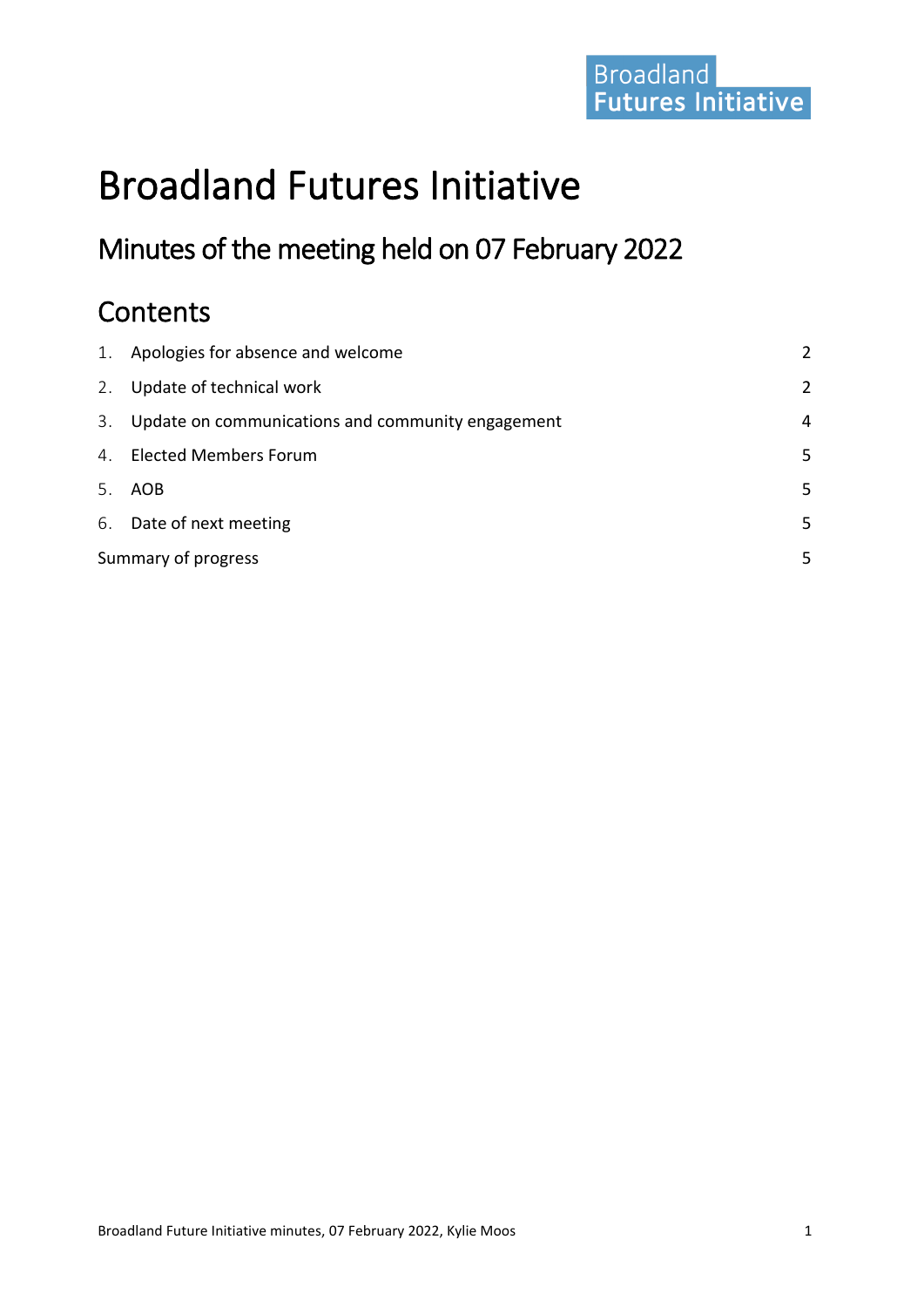#### Attendees

Marie-Pierre Tighe (Chair)- Broads Authority, Donna Dean- Natural England, Peter Doktor - Environment Agency, Catherine Harris- Environment Agency, Charlotte Hounsell – Norwich City Council, Mark Johnson - Environment Agency, John Jones – Norfolk County Council, Sarah Luff-Norfolk County Council, Philip Pearson- RSPB, Alison Old- South Norfolk and Broadland District Council, Thomas Walker- Coastal Partnership East, Kylie Moos - Broads Authority (minutes)

# <span id="page-1-0"></span>1. Apologies for absence and welcome

Marie-Pierre Tighe (MPT) welcomed everyone to the remote meeting.

Apologies received from Julie Beeden, Simon Curl, Victoria Egan, Rob Goodliffe, Kevin Hart, Andy Millar, Gavin Rumsey, Rob Wise.

# <span id="page-1-1"></span>2. Update of technical work

Peter Doktor (PD) provided an update of technical work.

#### **SEA scoping (Product 13)**

This product is now completed.

#### **Salinity investigation (Product 17)**

The second draft is being prepared to be reviewed by the Initiative Project Team (IPT) and other relevant organisations. Jacobs have collated all the data that other organisations have supplied and have over 20 years of continuous EA monitoring data. A recommendation from the investigation is that rather than use the hydrological models to predict salinity changes a statistical approach is used instead. In full form such an approach could be a long-term project as data is required from additional locations in the Broads to build on the existing data set.

#### **Coastal data analysis (Product 18)**

The product is progressing however, the 1D modelling of beach profiles to predict how they may change in future has not been possible.

#### **Appraisal methodology (Product 12)**

The second draft is with the IPT for review. Any comments should be submitted to PD by this week.

#### **Hydraulic modelling**

Following a review of the programme the end of the hydraulic modelling has been delayed by three months, however the useable outputs are still on schedule.

#### **Contract scope**

Contract scope for next phase of technical work is in development, subject to Elected Members Forum (EMF) agreement of the appraisal methodology. The narrated presentation to present the appraisal methodology to a non-technical audience has not yet started.

#### **Surface water flooding**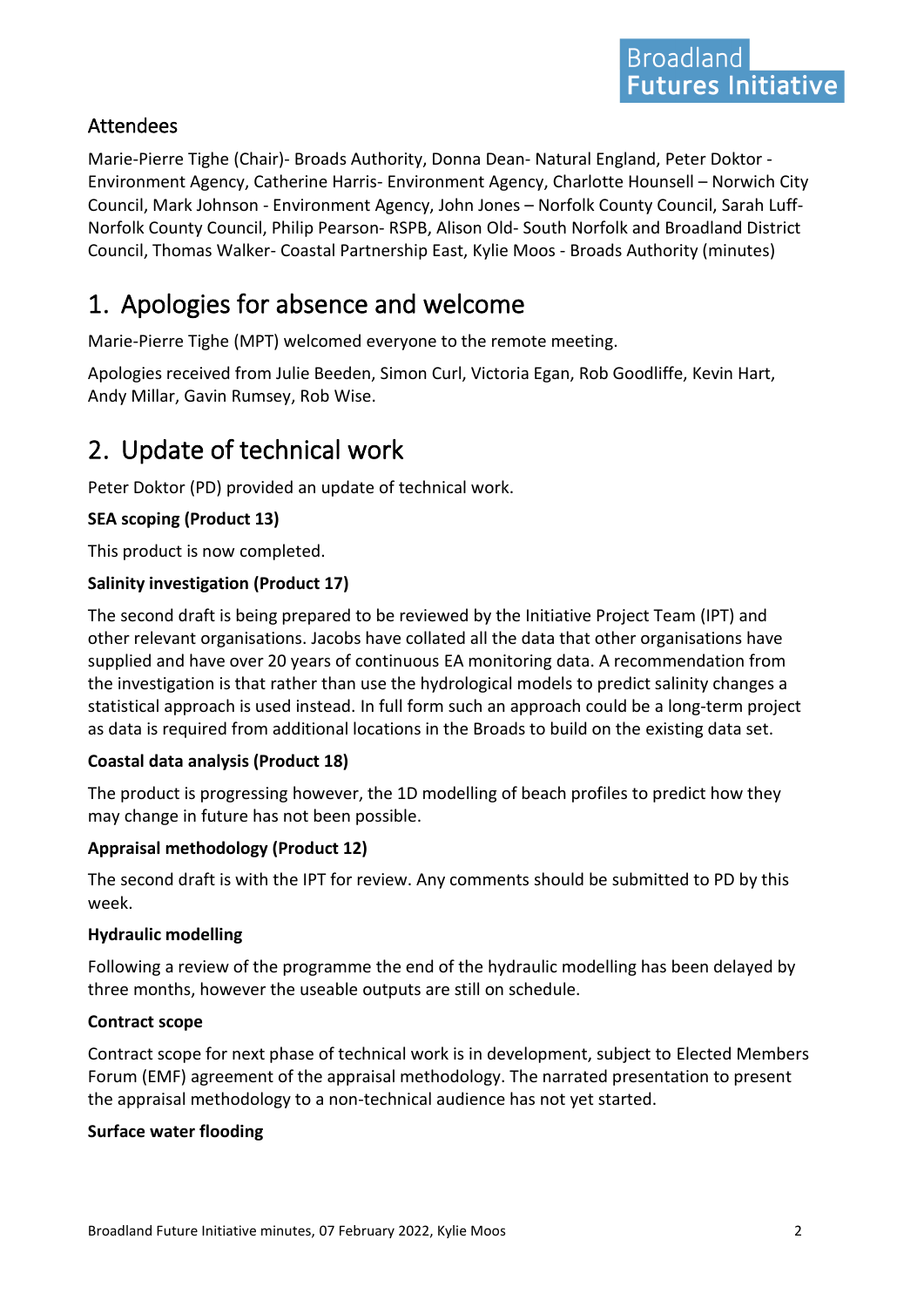## **Broadland Futures Initiative**

PD and Sarah Luff (SL) have met to discuss surface water flooding and the BFI plan area. The BFI plan area was drawn around flood zones and areas of tidal and fluvial flood risk. There are several settlements just outside of the plan area which are at risk of surface water flooding. The plan area was also defined before the 2020/2021 Broadland flood event. The inclusion of surface water flooding within the BFI will raise awareness of the risk and encourage a more integrated approach by Risk Management Authorities. The next stage for the project team is to consider how surface water flooding can be incorporated into the BFI. SL has provided a list of settlements at risk. PD will report back at a future IPT meeting.

#### **FCERM resilience indicators**

The project team have responded to the national consultation on FCERM resilience indicators. The research will develop a set of measurements that can be used to understand, monitor, and communicate resilience to flooding and coastal change at a national scale.

#### **Norfolk and Suffolk Coast Transition Programme**

The Norfolk & Suffolk Coast Transition Programme developed by Coastal Partnership East is one of 25 projects across England that has been awarded funding by Defra to develop innovative solutions to flood and coastal resilience in their communities. The project will look at how Great Yarmouth can adapt to climate change. The business case for the project is due to be submitted by April 2022. The BFI project team plan to meet with the Norfolk & Suffolk Coast Transition Programme team to discuss possible synergies between the programme and BFI. The IPT were also keen to receive a presentation from the programme.

#### **Catherine Harris (CH) agreed to share the Norfolk and Suffolk Coast Transition Programme flyer with the IPT.**

A second project which will benefit from the Innovative Resilience fund is Reclaim the Rain. Reclaim the Rain aims to promote and improve resilience to both flooding and drought in at least six small rural communities across both counties (three in Suffolk and three in Norfolk), with the aim to deliver a partnership approach to holistic water management that reuses surface water runoff by agriculture, industry, communities and the environment with naturebased solutions. The Project Team are in the process of developing the communications messages that will be used to promote the project and engage communities.

Once communities and their catchments have been selected, the scheme would seek to:

- Reduce flood risk to the community using catchment based Natural Flood Management and retrofitting sustainable drainage systems (SuDS) or other similar appropriate measures;
- Reuse surface water runoff through the installation of water capture and reuse measures for use by agriculture, industry, or the local community facilities to improve water security;
- Engage closely with local communities to benefit from their local knowledge, rebuild trust in Risk Management Authorities and to initiate changing a communities' perspective to flood risk management;
- Maximise additional multi-purpose benefits for the environment and society, and;
- Provide evidence of the effectiveness and cost of holistic water management projects in rural towns and villages through ongoing monitoring.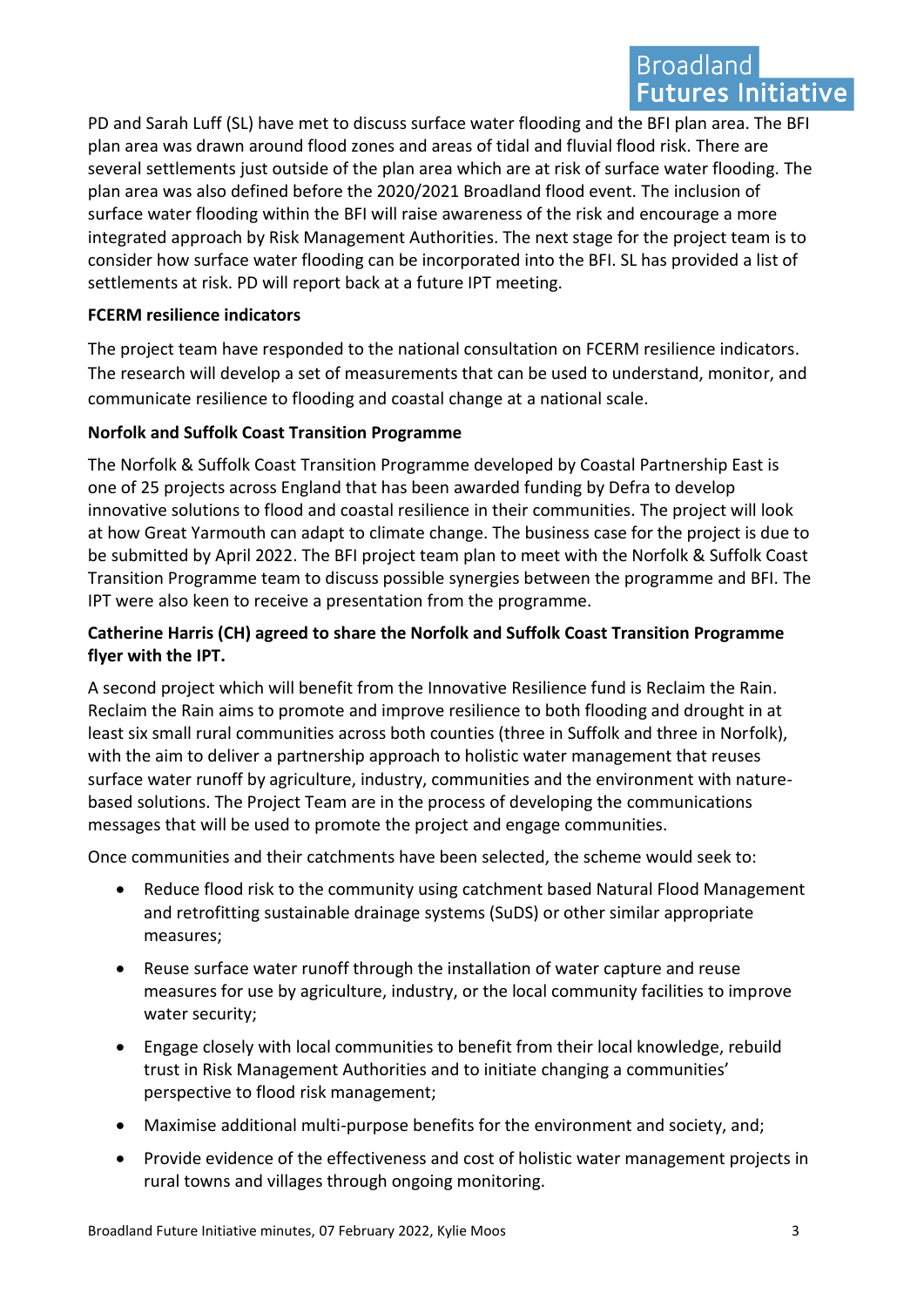The website will be launched w/c 14 February and communities have until April confirm if they want to participate in the project. Anyone in Norfolk who is interested can contact the Norfolk Reclaim the Rain team by email [reclaimtherain@norfolk.gov.uk.](mailto:reclaimtherain@norfolk.gov.uk)

**SL agreed to share the Reclaim the Rain website with the IPT.**

# <span id="page-3-0"></span>3. Update on communications and community engagement

PD provided an update to the IPT on activities since the last meeting.

Engagement update & forward look:

- 'Frequently Asked Questions' has been refreshed and shared with IPT members.
- Upcoming engagement opportunities:
	- $\circ$  Upper Thurne Working group 27<sup>th</sup> April
	- o Public event in Ormesby St Margaret March(?)
	- $\circ$  Norfolk Strategic Flooding Alliance 24<sup>th</sup> March
	- o Broadland Catchment Partnership -14 March
	- o Norfolk Coastal Forum- 2<sup>nd</sup> March

Gavin Rumsey (GR) has been reviewing the lessons learnt from engagement activity for phase 1; Define the problem and set objectives. Success is measured against engagement objectives by looking at three criteria: awareness, acceptance, and action.

- Awareness- presentations to working groups, virtual village hall events, interviews, newspaper articles, BFI website, social media.
- Acceptance linked to requests for information, expression of interest and support of the BFI:
	- o [Survey analysis](https://www.broads-authority.gov.uk/__data/assets/pdf_file/0039/397695/BFI-Final-Results-Summary-2021.pdf)
	- $\circ$  Sentiment and trend analysis of social media response, general communications as well as public event feedback
- Action- This a measurement of results, i.e. what actions have come about from the engagement activity - therefore evaluation would be linked to:
	- o Limited or no objections to the proposed preferred objectives following engagement activity.
	- o Local endorsement of proposals put forward.
	- o Level of continued involvement of members of key steering groups.

#### **Comments and answers to questions**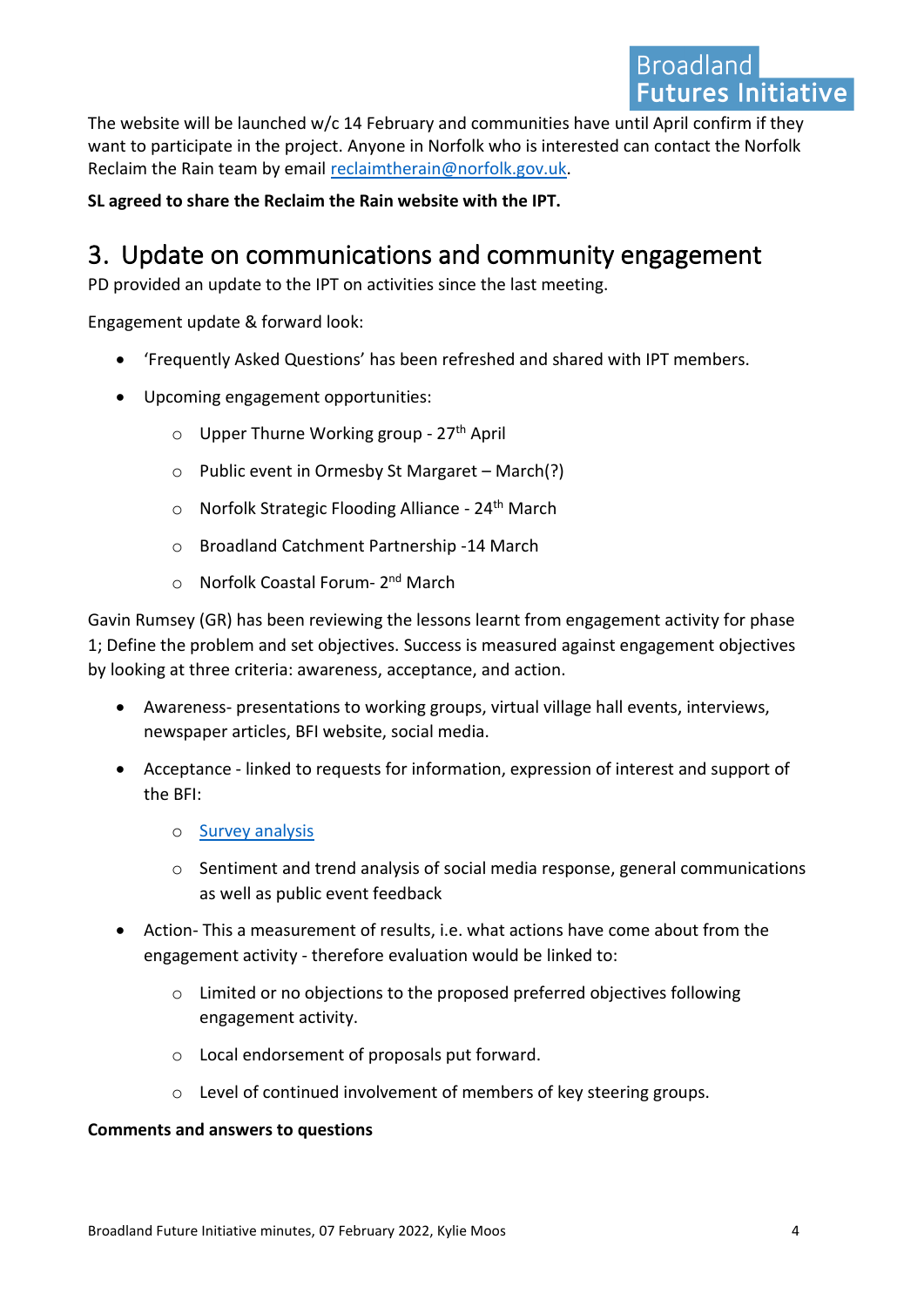The Frequently Asked Questions notes that the Broadland Environmental Services Ltd (BESL) and the Broadland Flood Alleviation Project (BFAP) came to an end in 2021. The answer does not explain what is in place before the BFI strategy comes into effect. Mark Johnson (MJ) confirmed that there is a structure in place and a Broadland team has been set up for the transition period.

**PD agreed to review the FAQ with GR and include details of the transition period.** 

# <span id="page-4-0"></span>4. Elected Members Forum

Local elections are taking place on the 5 May and the pre-election period will start on the 28 March. MJ proposed setting the date of the next meeting for the end of May to ensure members are given enough notice, and any new nominations to the Forum have taken place. Holding the meeting in May will also allow plenty of time to complete the narrated presentation to present the appraisal methodology to members.

**MPT agreed to draft an email proposing the next meeting and what the meeting will cover. John Jones (JJ) agreed to forward the email to the Chair.** 

# <span id="page-4-1"></span>5. AOB

The damage to railway tracks along Haddiscoe Cut is being assessed by the Environment Agency and Network Rail. This is an example of infrastructure which is covered by BFI and is significant to the delivery of the hydrological model. The gauge data confirmed that the recent tidal surge event was an example of tide locking in the system. The data can also be used to demonstrate the impact of higher sea levels for relatively prolonged periods of time. MJ suggested adding a FAQ, explaining what happens to the strategy when an event such as the one at Haddiscoe takes place.

# <span id="page-4-2"></span>6. Date of next meeting

The next meeting of the Broadland Future Initiative is 25 April 2022 via video conference.

## <span id="page-4-3"></span>Summary of progress

| <b>Outstanding actions</b>                                                     | <b>Meeting date</b> | <b>Assigned to</b> |  |
|--------------------------------------------------------------------------------|---------------------|--------------------|--|
| Share the Norfolk and Suffolk Coast Transition Programme<br>flyer with the IPT | 07/02/2022          | CH.                |  |
| Share the Reclaim the Rain website with the IPT                                | 07/02/2022          | <b>SL</b>          |  |
| Include details of the transition period in the FAQs                           | 07/02/2022          | PD/GR              |  |
| Draft an email to JJ for the next EMF meeting                                  | 07/02/2022          | <b>MPT</b>         |  |